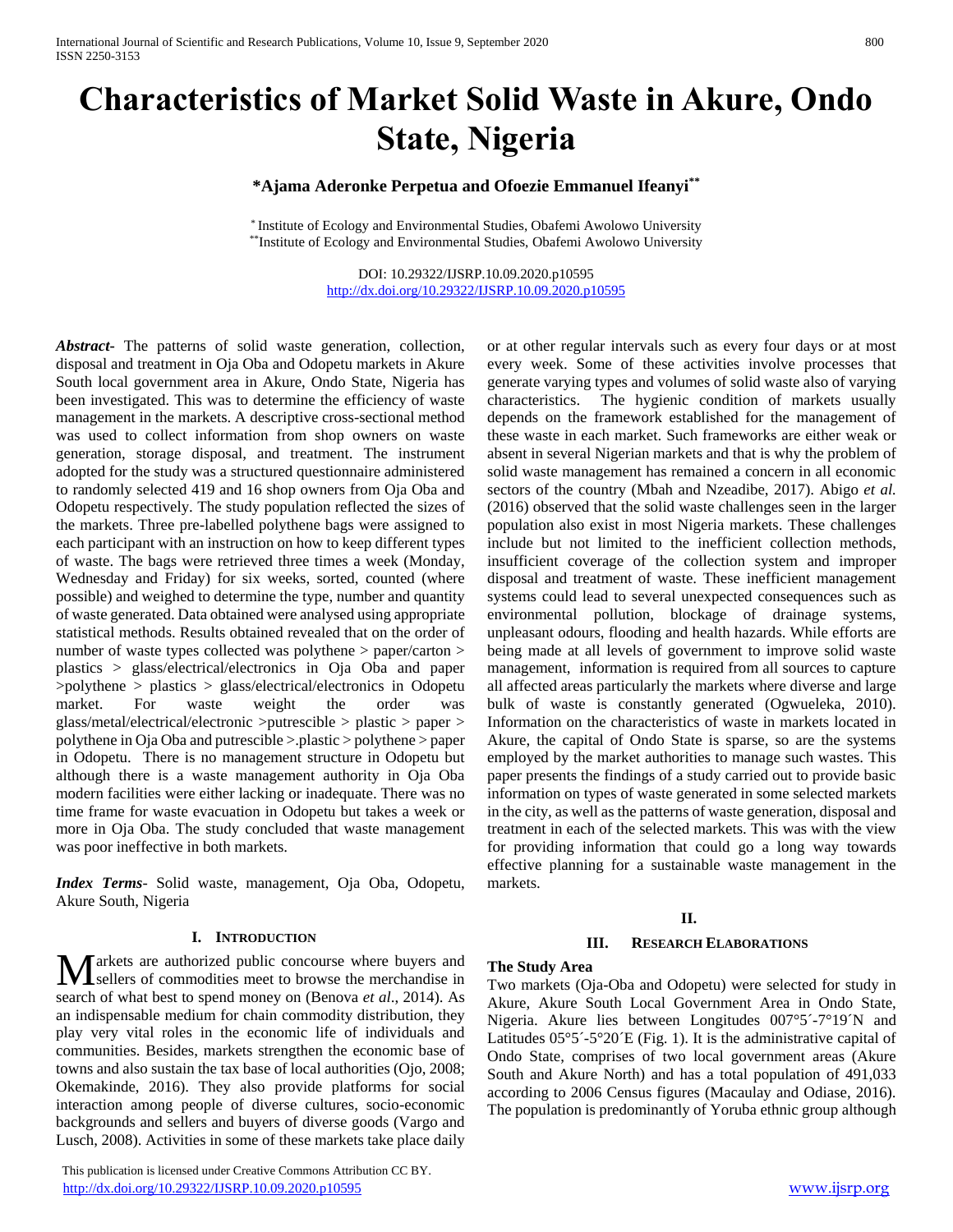people of other ethnic groups in Nigeria such as Igbo, Hausa, Fulani etc. constitute more than 10%.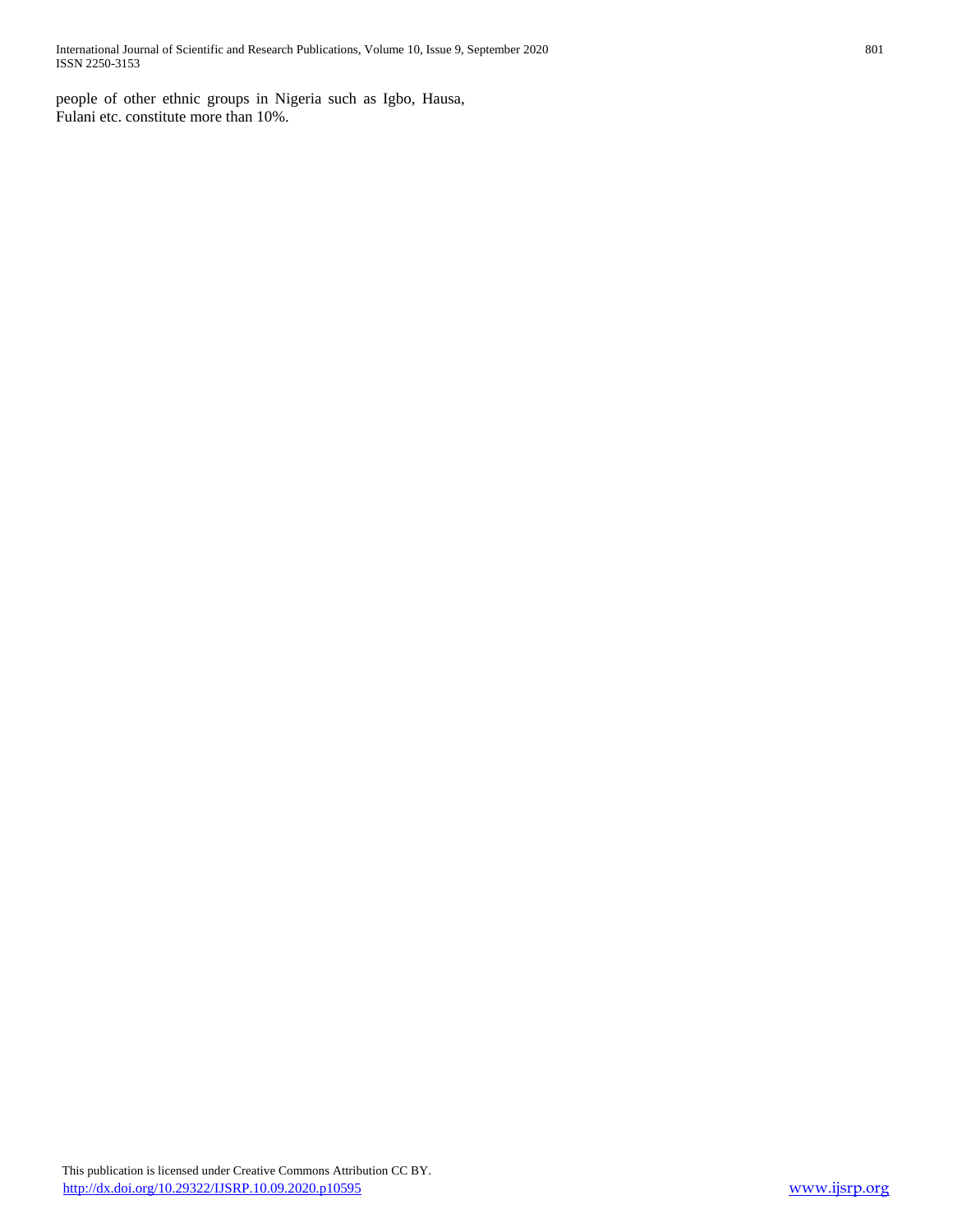

**Figure 1: Map of Study Area Showing Sampling Points**

# **Study Design and Data Collection**

Two markets investigated were the smallest and biggest of 13 markets in the local government area (LGA). Both descriptive and cross-sectional study designs were utilized to collect mixed data (qualitative and quantitative) for the study. Instruments used to collect qualitative data were key informant interviews and structured questionnaires while weighing scales were used to weigh waste materials. Key informant interviews were conducted among key decision makers including (i) Heads of Sanitation and Primary Health Care Departments at the State Waste Management Board and the chairpersons of market associations. These respondents provided information on the patterns and methods of collecting solid waste in the markets, method of waste disposal as well as treatments of solid waste at the dump site. They also provided information on fees charged for services and penalties for defaults.

For the purpose of this study, each selected market was divided into sections based on predominant goods sold in different parts of the market. The sections were food stuff, clothes, provisions, kitchen utensils, among others. Inventory of stalls in each section was then undertaken and systematic sampling technique used to select stalls that participated in the study. All participating stalls met some pre-defined inclusive criteria. These were (i) that the current user of a selected stall must have been using the stall for at least 6 months prior to this study. (ii) that the said user accepts to be enrolled to the study and to keep waste in accordance with the study design (Francis *et al.,* 2016). A total of 440 stalls owners were enrolled for participation in the study. Pretested semistructured questionnaire was administered to each participant. The questionnaire collected information on the respondent's bio-data, type and rate of waste generation, patterns of waste disposal as well as perception and acceptance of the activities of waste management authorities. Three polythene bags of standard waste colours were assigned to each participant with

 This publication is licensed under Creative Commons Attribution CC BY. <http://dx.doi.org/10.29322/IJSRP.10.09.2020.p10595> [www.ijsrp.org](http://ijsrp.org/)

an instruction on how to keep different types of waste in three categories of waste types. The categories were**;** Category "A" (Paper, plastic, tins, nylon, cloth and glass waste), Category "B" (Garbage, food waste, agricultural waste) and Category "C" (Electrical, electronic and battery waste). The bags were retrieved three times a week (Monday, Wednesday and Friday) for six weeks. At the point of retrieval, waste held by each bag was sorted, counted (where possible) and weighed to determine the type, number and quantity of waste generated.

# **Ethics and Consent to Participate**

The ethical approval with number IPHOAU/12/853 was approved by the Ethical Committee of the Institute of Public Health of the Obafemi Awolowo University, Ile-Ife, Nigeria. Respondents' gave their consent freely and willingly after they were briefed about the purpose of the study and were informed that participation was voluntary and refusal to participate attracts no penalty. Personal identifiers were removed in the data to ensure confidentiality.

# **Statistical Analysis of Data**

The study response rate was 98.9% and the outcome of the univariate responses were presented in frequency and percentages while the differences in group response to each question were evaluated using Chi-square test from the Contingency table. Chisquare was also used to assess differences in the number of waste generated by stalls and sectors in the study areas. Differences in mean weight of waste collected from different markets were determined using the t-test for variables with two levels, while One-way Analysis of variance (ONE WAY) was used analyse variable with more than two levels. All the decisions on the significance were made at p-value of 0.05 or less.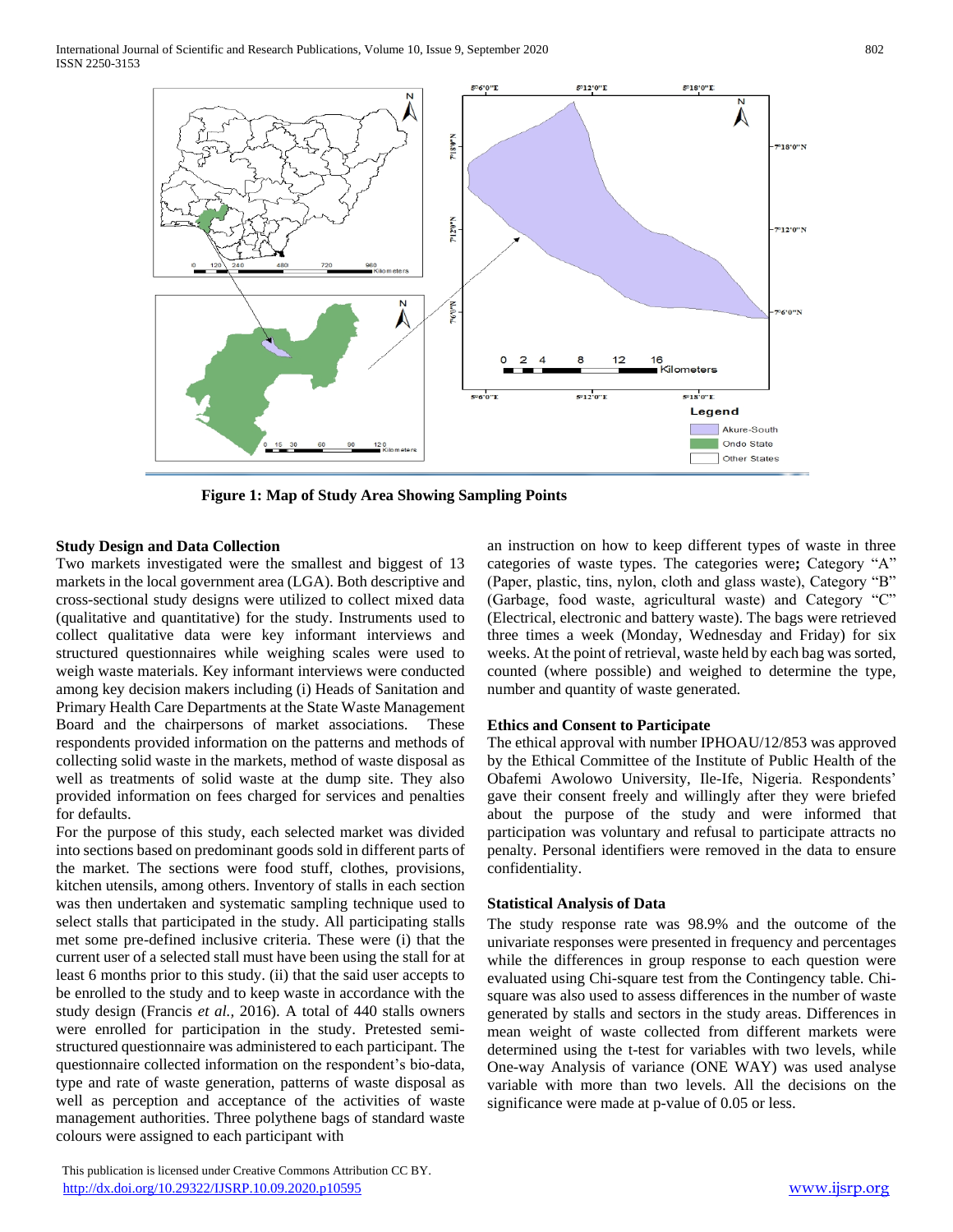#### **IV. RESULTS**

#### **Socio-Demographic Profile of the Respondents**

A total of 440 stalls (one participant/stall) were selected out of which 435 (98.9%) that met all inclusive criteria participated. Table 1 presents the socio-demographic characteristics of the participants. Four hundred and nineteen (419) of the participants were selected from Oja-oba market and 16 from Odopetu market to reflect the proportionate size of the markets. Most of the participants were females 275 of 419 (65.6%) and 14 of 16 (87.5%) in Oja-Oba and Odopetu markets, respectively. Most respondents in Oja Oba were Christians (349, 83.3%) while majority in Odopetu were traditional worshippers. Most respondents in both markets were Yorubas (280, 66.8%; 14, 87.5%) and married (356, 85.0%; 15, 93.8). Furthermore, while slightly above a half (236, 56.3%) of respondents had a secondary education in Oja Oba, slightly above a third (6, 37.5%) in Odopetu had either had a primary or a secondary education. Their ages ranged from 20 to 70 years, though, the age group 31-40 years had the highest number of participants (201, 46.2%) while age group 20-30 years had the least number (25; 5.97%). Statistically, the age-distribution was significantly different ( $p$ < 0.01). Most of the respondents 418 (96.1%) had spent more than 5 years trading in the market by the time of this study. This is a clear indication that most participants have a good knowledge of the market. Statistically, only the distribution of gender, age and religion varied significantly in the two markets investigated.

**Table I: Demographic Characteristics of Study Participants in Oja-Oba and Odopetu Markets, Akure**

| Parameter                        | Oja-Oba | Odopetu | Total |
|----------------------------------|---------|---------|-------|
| Gender                           |         |         |       |
| Male                             | 144     | 2       | 146   |
| Female                           | 275     | 14      | 289   |
| $\chi^2$ -value ( <i>df</i> = 1) | 3.88    |         |       |
| p-value                          | < 05    |         |       |
| Age-group                        |         |         |       |
| $20 - 30$                        | 25      |         | 26    |
| 31-40                            | 193     | 8       | 201   |

| Respondents' Account of Waste Generation and Disposal in |  |  |  |  |
|----------------------------------------------------------|--|--|--|--|
| the Markets                                              |  |  |  |  |

The frequency of generating different types of solid waste according to the respondents in the markets is shown in Figure 2. Polythene waste was the most frequently generated in the two markets (65%) while can and bottles where the least (0.2%). The respondents reported sources of polythene waste to be disposed packages for food, water and other items. Over 90% of respondents in Oja Oba said the waste management authority collects their wastes either daily or weekly while in Odopetu all the respondents said they dispose their waste themselves because there is no waste management authority in the market. In Oja Oba about 48% of respondents said they do take their waste to collection centres while over 50% said waste management vehicles collect waste directly from their stalls. It was observed that waste was collected directly only from shops located on

 This publication is licensed under Creative Commons Attribution CC BY. <http://dx.doi.org/10.29322/IJSRP.10.09.2020.p10595> [www.ijsrp.org](http://ijsrp.org/)

| $41 - 50$                                   | 152    | 4                        | 156 |
|---------------------------------------------|--------|--------------------------|-----|
| $50+$                                       | 49     | 3                        | 37  |
| $\chi^2$ -value ( <i>df</i> = 3)            | 15.90  |                          |     |
| p-value                                     | < 0.01 |                          |     |
| <b>Marital Status</b>                       |        |                          |     |
| Single                                      | 57     | $\mathbf{1}$             | 58  |
| Married                                     | 356    | 15                       | 371 |
| Widow/Widower                               | 6      | $\boldsymbol{0}$         | 6   |
| $\chi^2$ -value ( <i>df</i> = 2)            | 1.36   |                          |     |
| p-value                                     | >0.05  |                          |     |
| <b>Ethnic Group</b>                         |        |                          |     |
| Yoruba                                      | 280    | 14                       | 294 |
| Hausa                                       | 11     | $\overline{\phantom{0}}$ | 11  |
| Igbo                                        | 102    | $\mathbf{1}$             | 103 |
| Others                                      | 26     | $\mathbf{1}$             | 27  |
| $\chi^2$ -value ( <i>df</i> =3)             | 4.71   |                          |     |
| p-value                                     | >0.05  |                          |     |
| <b>Religion</b>                             |        |                          |     |
| Christian                                   | 349    | 5                        | 354 |
| Muslim                                      | 68     | $\overline{\mathcal{L}}$ | 72  |
| Traditional                                 | 2      | 7                        | 9   |
| $\chi^2$ -value ( <i>df</i> =2)             | 44.13  |                          |     |
| p-value                                     | < 001  |                          |     |
| <b>Educational Background</b>               |        |                          |     |
| None                                        | 11     | 3                        | 14  |
| Primary                                     | 91     | 6                        | 97  |
| Secondary                                   | 236    | 6                        | 242 |
| Tertiary                                    | 81     | $\mathbf{1}$             | 82  |
| $\chi^2$ -value( <i>df</i> = 3)             | 10.51  |                          |     |
| p-value                                     | >0.05  |                          |     |
| Number of years spent in the market (years) |        |                          |     |
| $1-2$                                       | 7      | 0                        | 7   |
| $3-4$                                       | 10     | $\overline{0}$           | 10  |
| $5+$                                        | 402    | 16                       | 418 |
| $\chi^2$ -value( <i>df</i> = 2)             | 1.30   |                          |     |
| p-value                                     | >0.05  |                          |     |
| Total                                       | 419    | 96.3                     | 435 |
|                                             |        |                          |     |

access roads in the market. On materials used to collect waste in shops, almost equal number of respondents in Oja Oba said they use either dustbin or sack while in Odopetu, more than four fifth said they use sack while less than a fifth (12.5%) use bin. The pattern of variation in all the variables was significantly different (p<0.05) in both markets investigated. Almost 99% of respondents said that the final destination of waste they generated was the state dumpsite while slightly above 1% said they burn their waste.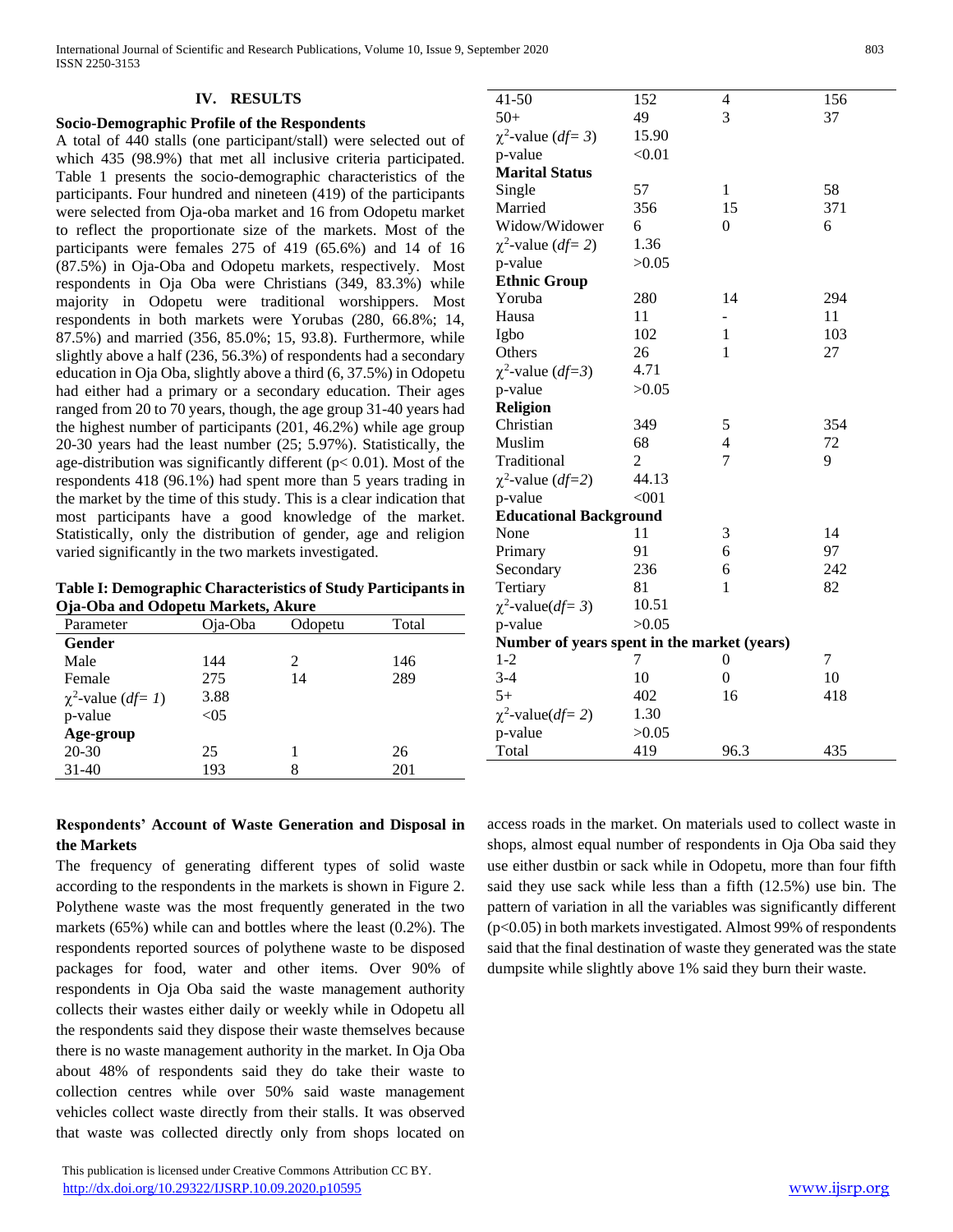

| Table II: Generation, Collection and disposal of Waste in |
|-----------------------------------------------------------|
| Oja-Oba and Odopetu Martkets, Akure                       |

| <b>Parameter</b>                            | Oja-Oba       | Odopetu    | Total $(\% )$ |  |  |  |  |  |
|---------------------------------------------|---------------|------------|---------------|--|--|--|--|--|
|                                             | $\frac{6}{2}$ | (%)        |               |  |  |  |  |  |
| Material used to collect waste in the stall |               |            |               |  |  |  |  |  |
| Bin                                         | 209 (49.9)    | 2 (12.5)   | 211(48.5)     |  |  |  |  |  |
| Sack                                        | 210 (50.1)    | 14 (87.5)  | 224(51.5)     |  |  |  |  |  |
| $\chi^2$ -value ( <i>df</i> = 1)            | 7.19          |            |               |  |  |  |  |  |
| p-value                                     | < 05          |            |               |  |  |  |  |  |
| <b>Frequency of waste disposal</b>          |               |            |               |  |  |  |  |  |
| Daily                                       | 218 (52.0)    | 16(100)    | 234 (53.8)    |  |  |  |  |  |
| Weekly                                      | 200 (47.7)    | 0(0)       | 200(46.0)     |  |  |  |  |  |
| Monthly                                     | 1(0.2)        | 0(0)       | 1(0.2)        |  |  |  |  |  |
| $\chi^2$ -value ( <i>df</i> = 2)            | 20.37         |            |               |  |  |  |  |  |
| p-value                                     | < 0.01        |            |               |  |  |  |  |  |
| Who disposes the waste                      |               |            |               |  |  |  |  |  |
| Respondent                                  | 38(9.1)       | 16(100)    | 54 (12.4)     |  |  |  |  |  |
| *MWMA                                       | 381 (90.9)    | 0(0)       | 381 (87.6)    |  |  |  |  |  |
| $\chi^2$ -value ( <i>df</i> = 1)            | 93.01         |            |               |  |  |  |  |  |
| p-value                                     | < 0.01        |            |               |  |  |  |  |  |
| <b>Location of final disposal</b>           |               |            |               |  |  |  |  |  |
| Dumpsite                                    | 413 (98.6)    | 2(12.5)    | 415 (95.4)    |  |  |  |  |  |
| Private burning pit                         | 6(1.4)        | 14 (87.50) | 20(4.6)       |  |  |  |  |  |
| $\chi^2$ -value ( <i>df=1</i> )             | 88.33         |            |               |  |  |  |  |  |
| p-value                                     | < 0.001       |            |               |  |  |  |  |  |

\*MWMA =Municipal Waste Market of Authority

# **Types and Quantities of Waste Generated Generated in the Study AreaFigure 2: Components of Solid Waste Commonly**

The number and weight of major types of solid waste collected from the markets are presented in Table 4. On the basis of most countable, the order of occurrence of the waste collected was polythene > paper/carton > plastics > glass/electrical/electronics in Oja Oba and paper > polythene > plastics > glass/electrical/electronics in Odopetu market. The polythenes comprised mainly of nylon bags, disposed sachet water packages etc. The plastics were disposed buckets, jerricans, pipes, bottles and, basins of different sizes. The glass, metal, electric and electronic waste comprised of discarded bottles, glass wares, radios, cans, metal rods, pipes, wires and containers, telephones, batteries and touch lights. The waste weight was in the order glass/metal/electrical/electronic > putrescible > plastic > paper > polythene in Oja Oba while in Odopetu the order was putrescible >.plastic > polythene > paper. It was observed that most of the putrescible generated from the grocery section in Oja Oba were quickly collected by livestock managers to feed ruminant animals. Comparison of the two markets investigated showed that for each type of waste, more was significantly generated in Oja Oba than Odopetu both in terms of total number and weight as well as number and weight of each waste type per individual.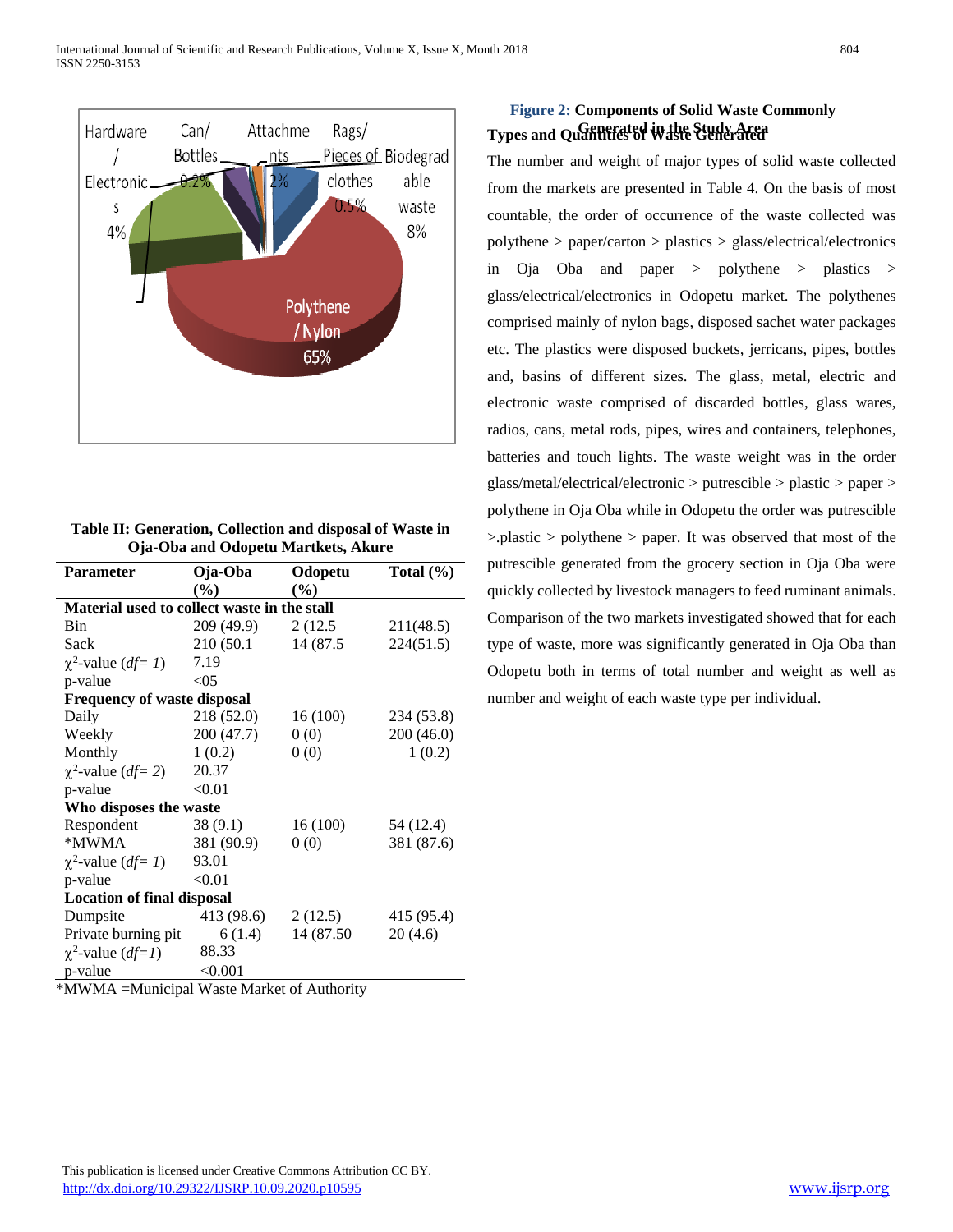| Waste type                             | <b>Number of Waste</b> |                | <b>Waste Weight (kg)</b> |                | Mean number      |                | Mean weight      |                |
|----------------------------------------|------------------------|----------------|--------------------------|----------------|------------------|----------------|------------------|----------------|
|                                        | Oja Oba<br>(168)       | Odopetu<br>(8) | Oja Oba<br>(168)         | Odopetu<br>(8) | Oja Oba<br>(168) | Odopetu<br>(8) | Oja Oba<br>(168) | Odopetu<br>(8) |
| <b>Putrescible</b>                     |                        |                | 502.63                   | 101.09         |                  |                | 2.99             | 12.64          |
| <b>Polythene</b>                       | 8774                   | 252            | 36.82                    | 1.24           | 52.23            | 31.5           | 0.22             | 0.16           |
| <b>Plastic</b>                         | 377                    | 12             | 48.07                    | 3.83           | 2.24             | 1.5            | 0.29             | 0.48           |
| Paper                                  | 3035                   | 260            | 40.70                    | 0.94           | 18.07            | 32.5           | 0.24             | 0.12           |
| Glass, metal and<br><b>Electronics</b> | 71                     | $\theta$       | 2768.0                   | $\Omega$       | 0.42             | $\Omega$       | 16.48            | $\Omega$       |
| <b>Total</b>                           | 12,257                 | 524            | 3,396.22                 | 107.10         | 72.96            | 65.5           | 20.22            | 13.39          |

**Table III: Types and Quantities of Waste Generated in Oja-Oba and Odopetu Markets, Akure, Akure South Local Government Area (20th of Feb- 6 th of May, 2017)**

# **V. DISCUSSION**

This study examined waste generation and management in a big (Oja Oba) market and a small (Odopetu) market in Akure South local government area in Akure, the capital of Ondo State, Nigeria. The aim was to determine the effects of size of markets on waste generation and management in the study area.

Findings from the study revealed that in terms of weight, putrescible and electrical, electronics, metal and can were the most important waste types generated in the markets. Ironically, the latter waste group was the least frequently encountered waste but its enormous weight may be explained by its relatively large size. This trend is in agreement with the findings of Maso *et al*. (2008) which investigated municipal waste characteristics in Nicaragua. It also agreed with the findings of municipal waste appraisal in different parts of Nigeria (Amori *et al.,* 2013; Amalu and Ajake, 2014). The percentage composition of putrescible recorded in this study (40.44%) was however, low compared with the records of Awoniyi (2016) in Alaba market, Lagos State, and Topanou *et al.* (2011) in Benin Republic. Paper waste (29.3%) obtained by this study was more than four times (6.6%) higher than those obtained by Aye *et al*. (2006). There was an increase in the percentage of plastics (nylon and plastic) (11.32%) compared with a previous record of 7% by Oyawale *et al.* (2016) in the study area and Tharanathan (2003). The results also revealed that the overall number and weight of all types of wastes were higher in Oja-oba than Odopetu market. Also with the exception of paper waste, the per capita waste generation was also higher in Oja Oba than Odopetu. This could be explained by the apparent population differences between the markets.

Although open burning was a primary treatment option in Odopetu market while in Oja Oba where waste management authorities collect waste from individual generators, the ultimate treatment was still open burning though at the dumpsite while some of the

 This publication is licensed under Creative Commons Attribution CC BY. <http://dx.doi.org/10.29322/IJSRP.10.09.2020.p10595> [www.ijsrp.org](http://ijsrp.org/)

wastes such as plastic bottle and cartons were been sorted out for sale. According to Ofoezie and Bulu (2015), burning of waste has generally been condemned as the worst method of waste treatment. It is also unethical and environmentally unacceptable. These findings agree with reports from some previous studies including Okojie *et al*. (2000), Awosusi, (2010) and Benedine *et al.* (2011). The finding that there is no formal arrangement for waste evacuation in Odopetu market and that in Oja Oba where a management authority exists, it took over a week to evacuate waste generated and stored in more than half of the stalls is a clear sign of poor waste management. The implication of this untimely evacuation of waste in the markets could be serious to the traders' health and to people resident within the market perimeter (Obayelu, 2012). According to Nwankwo (2004), improper disposal of solid waste constitutes a serious threat to human health and to the achievement of sound environmental sanitation.

# **VI. CONCLUSION**

The findings of this study have shown that enormous amount of different types of waste is generated in the markets investigated in Akure, Ondo State, Nigeria**.** The quantity of waste generated varied significantly depending on the size of the markets, sections of the markets and type of waste involved. Generally, more waste was generated in Oja-oba than in Odopetu. It was also concluded that waste management was very poor in the two markets investigated. Open dumping and burning of waste which are the two worst waste treatment options are adopted with no plan of improvement. It is concluded that unless these methods of waste treatment are updated, waste management in the markets will remain poor and unacceptable.

#### **ACKNOWLEDEGMENT**

I appreciates the effort of Mr. Adebayo Abdulquddus Adelayo during the process of the publication.